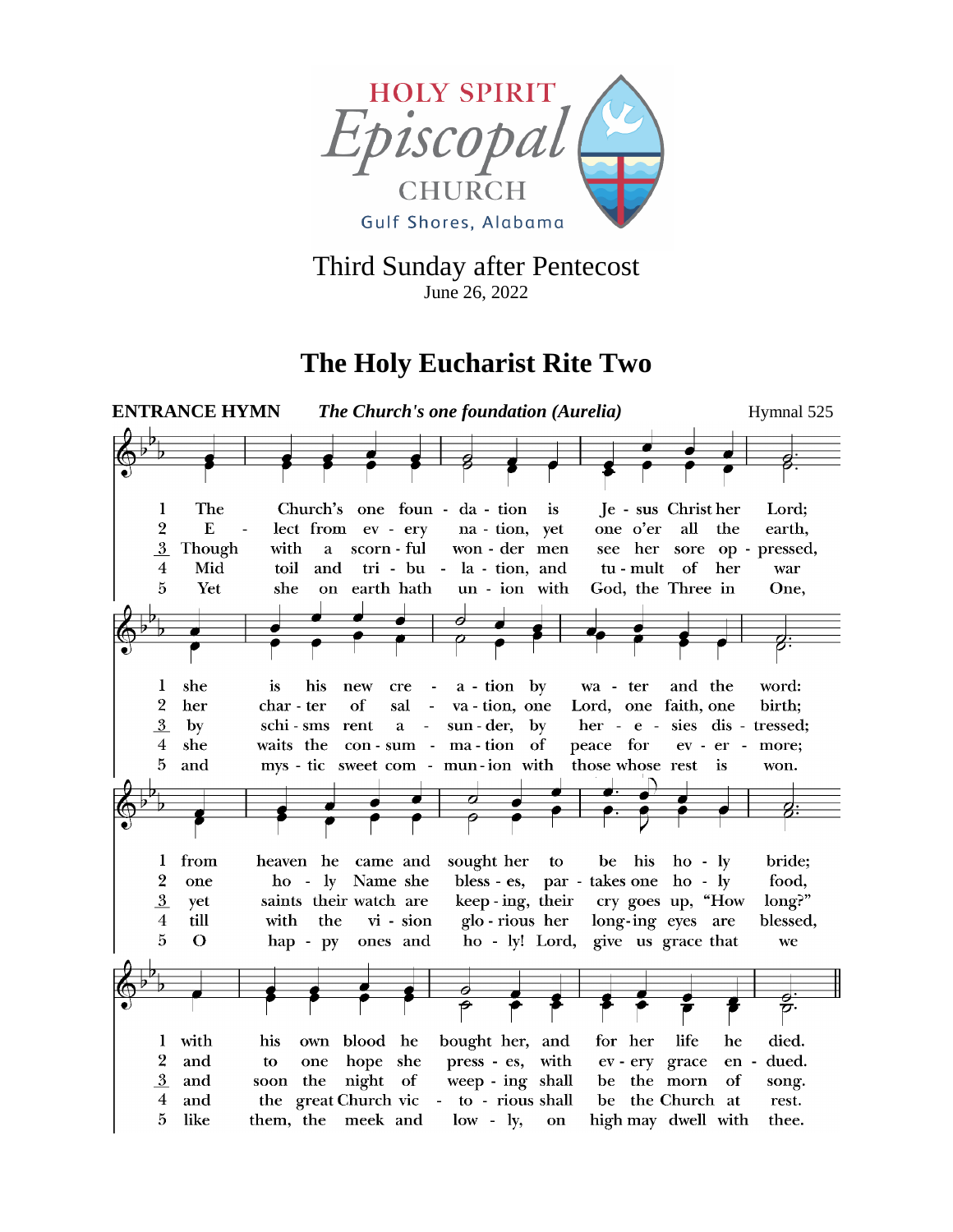### **The Word of God**

**OPENING ACCLAMATION** BCP p. 355

*Celebrant* Blessed be God: Father, Son, and Holy Spirit. *People* And blessed be his kingdom, now and for ever. Amen.

### **COLLECT FOR PURITY** BCP p. 355

### *The Celebrant may say*

Almighty God, to you all hearts are open, all desires known, and from you no secrets are hid: Cleanse the thoughts of our hearts by the inspiration of your Holy Spirit, that we may perfectly love you, and worthily magnify your holy Name; through Christ our Lord. *Amen.*

**SONG OF PRAISE** *Glory to God (Canticle 20) (Powell) Hymnal S 280 The following is sung, all standing as able* $\mathbf{r}$ 1. Glo-ry to God in the high est, and  $\sim$ his peo-ple earth. 2. Lord heaven - ly peace to on God, King, al  $might - y$ God and Fa ther, we wor - ship you,  $\sim$ we give you thanks, we praise you for your 3. Lord Je - sus glo  $\omega$ ry. ₽ Christ, on - ly Son of the Fa-ther, Lord God, Lamb of God, 4. you of take a - way the sin the world: have mer cy  $\overline{\phantom{a}}$ right hand of us; 5. you are seat - ed at the the Fa-ther:  $\mathbf{on}$ re ceive our prayer. 6. For you a - lone are the Ho - ly One, a - lone the Lord, 7. you a - lone you are are the Most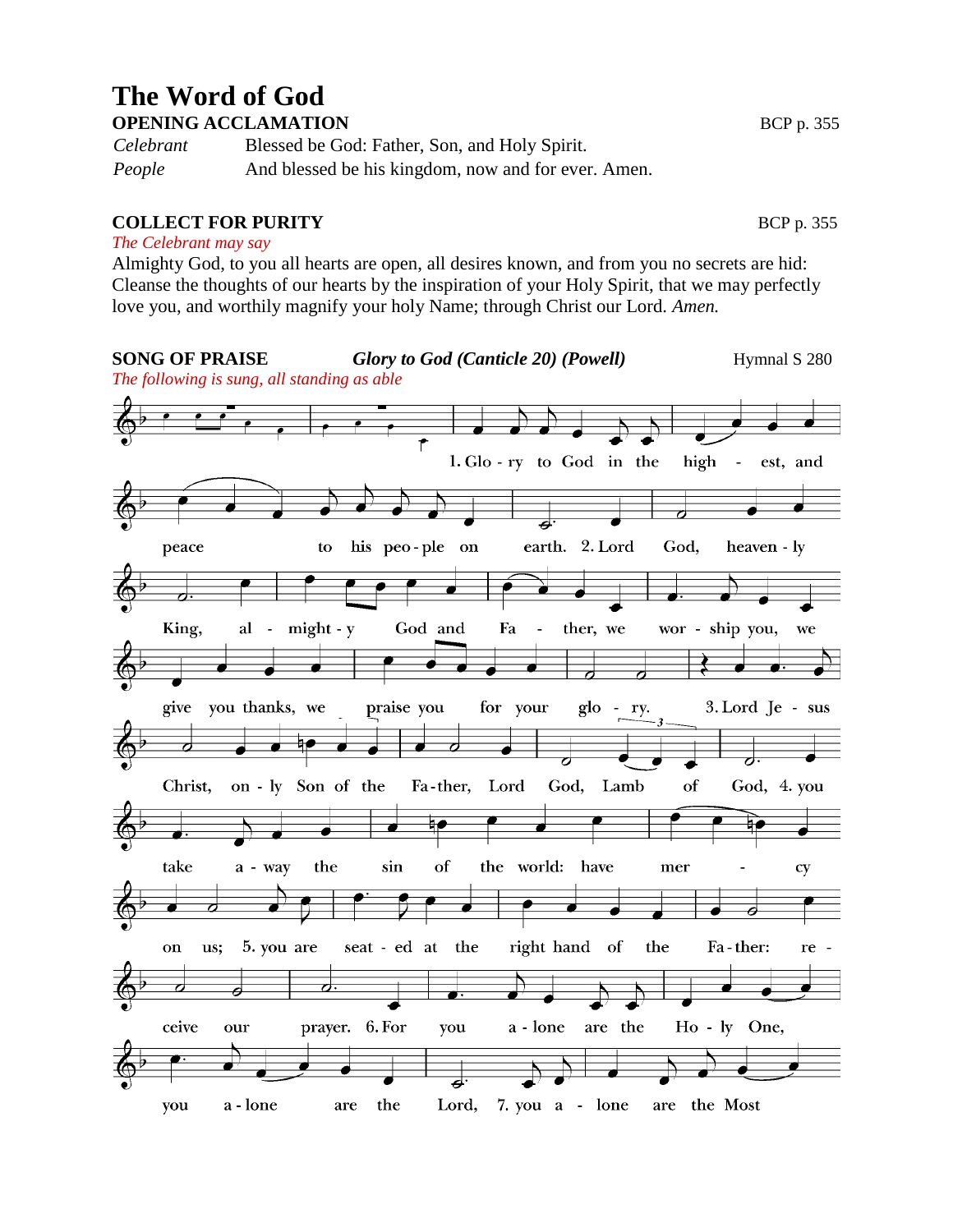

**THE COLLECT OF THE DAY** BCP p. 230

| Celebrant | The Lord be with you. |
|-----------|-----------------------|
| People    | And also with you.    |
| Celebrant | Let us pray.          |

Almighty God, you have built your Church upon the foundation of the apostles and prophets, Jesus Christ himself being the chief cornerstone: Grant us so to be joined together in unity of spirit by their teaching, that we may be made a holy temple acceptable to you; through Jesus Christ our Lord, who lives and reigns with you and the Holy Spirit, one God, for ever and ever. *Amen*.

### **The Lessons**

### **FIRST READING: 2 Kings 2:1-2, 6-14**

*The people sit.*

A Reading from the Second book of Kings.

Now when the LORD was about to take Elijah up to heaven by a whirlwind, Elijah and Elisha were on their way from Gilgal. Elijah said to Elisha, "Stay here; for the LORD has sent me as far as Bethel." But Elisha said, "As the LORD lives, and as you yourself live, I will not leave you." So they went down to Bethel. Then Elijah said to him, "Stay here; for the LORD has sent me to the Jordan." But he said, "As the LORD lives, and as you yourself live, I will not leave you." So the two of them went on. Fifty men of the company of prophets also went, and stood at some distance from them, as they both were standing by the Jordan. Then Elijah took his mantle and rolled it up, and struck the water; the water was parted to the one side and to the other, until the two of them crossed on dry ground. When they had crossed, Elijah said to Elisha, "Tell me what I may do for you, before I am taken from you." Elisha said, "Please let me inherit a double share of your spirit." He responded, "You have asked a hard thing; yet, if you see me as I am being taken from you, it will be granted you; if not, it will not." As they continued walking and talking, a chariot of fire and horses of fire separated the two of them, and Elijah ascended in a whirlwind into heaven. Elisha kept watching and crying out, "Father, father! The chariots of Israel and its horsemen!" But when he could no longer see him, he grasped his own clothes and tore them in two pieces. He picked up the mantle of Elijah that had fallen from him, and went back and stood on the bank of the Jordan. He took the mantle of Elijah that had fallen from him, and struck the water, saying, "Where is the LORD, the God of Elijah?" When he had struck the water, the water was parted to the one side and to the other, and Elisha went over.

*Reader* The Word of the Lord. *People* Thanks be to God.

*Silence may follow.*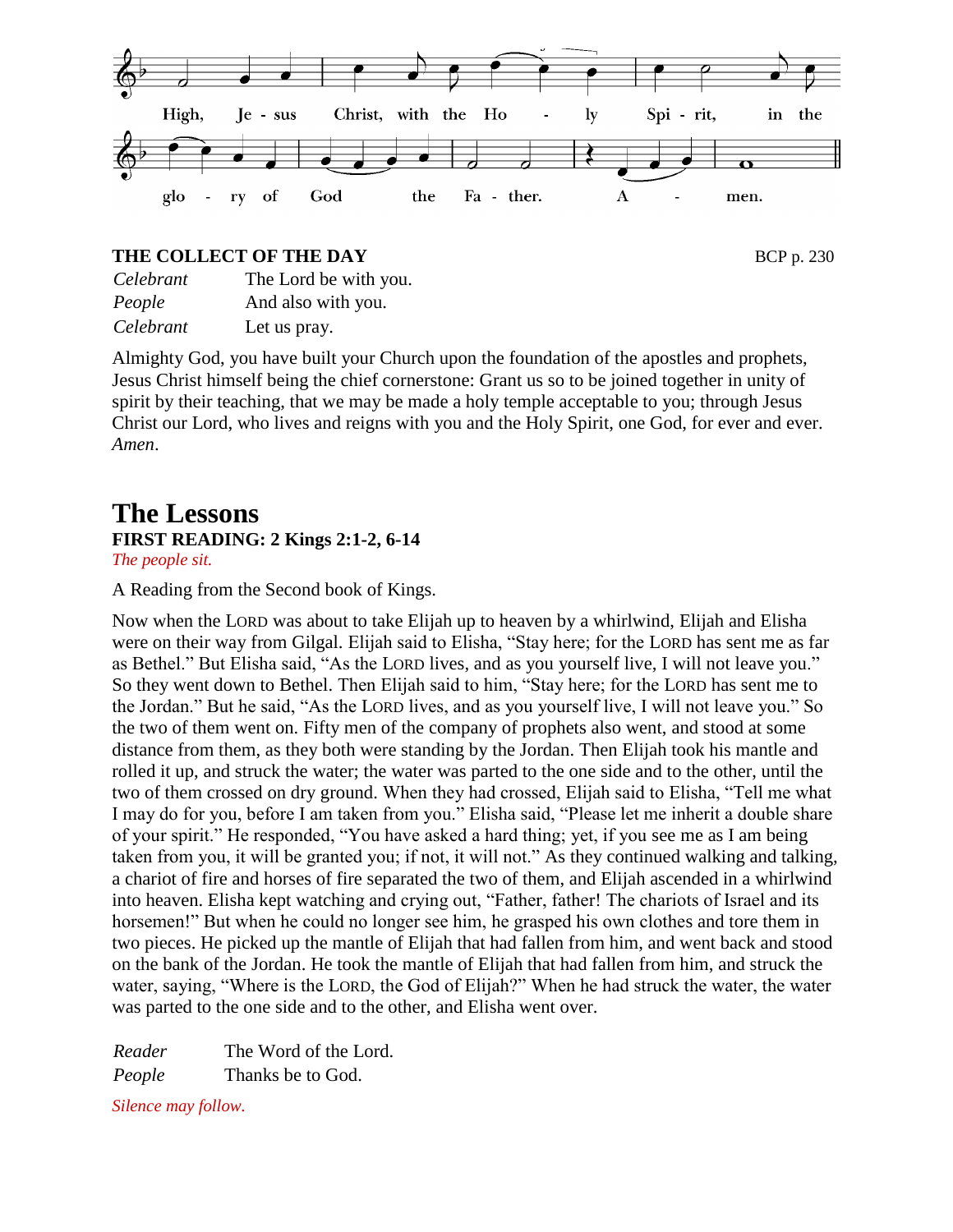### **PSALM: Psalm 77:1-2, 11-20**

*Remain seated.*

Please read with me the Psalm responsively by half verse.

| <sup>1</sup> I will cry aloud to God; *                                                             |
|-----------------------------------------------------------------------------------------------------|
| I will cry aloud, and he will hear me.                                                              |
| <sup>2</sup> In the day of my trouble I sought the Lord; $*$                                        |
| my hands were stretched out by night and did not tire;                                              |
| I refused to be comforted.                                                                          |
| <sup>11</sup> I will remember the works of the LORD, $*$                                            |
| and call to mind your wonders of old time.                                                          |
| <sup>12</sup> I will meditate on all your acts $*$                                                  |
| and ponder your mighty deeds.                                                                       |
| <sup>13</sup> Your way, O God, is holy; *                                                           |
| who is so great a god as our God?                                                                   |
| <sup>14</sup> You are the God who works wonders *                                                   |
| and have declared your power among the peoples.                                                     |
| <sup>15</sup> By your strength you have redeemed your people, *                                     |
| the children of Jacob and Joseph.                                                                   |
| <sup>16</sup> The waters saw you, O God; the waters saw you and trembled; *                         |
| the very depths were shaken.                                                                        |
| <sup>17</sup> The clouds poured out water; the skies thundered; *                                   |
| your arrows flashed to and fro;                                                                     |
| <sup>18</sup> The sound of your thunder was in the whirlwind; your lightnings lit up the world; $*$ |
| the earth trembled and shook.                                                                       |
| <sup>19</sup> Your way was in the sea, and your paths in the great waters, $*$                      |
| yet your footsteps were not seen.                                                                   |
| <sup>20</sup> You led your people like a flock *                                                    |
| by the hand of Moses and Aaron.                                                                     |

### **SECOND READING: Galatians 5:1, 13-25**

### *The people sit.*

A Reading from the Letter of Paul to the Galatians.

For freedom Christ has set us free. Stand firm, therefore, and do not submit again to a yoke of slavery. For you were called to freedom, brothers and sisters; only do not use your freedom as an opportunity for self-indulgence, but through love become slaves to one another. For the whole law is summed up in a single commandment, "You shall love your neighbor as yourself." If, however, you bite and devour one another, take care that you are not consumed by one another. Live by the Spirit, I say, and do not gratify the desires of the flesh. For what the flesh desires is opposed to the Spirit, and what the Spirit desires is opposed to the flesh; for these are opposed to each other, to prevent you from doing what you want. But if you are led by the Spirit, you are not subject to the law. Now the works of the flesh are obvious: fornication, impurity, licentiousness, idolatry, sorcery, enmities, strife, jealousy, anger, quarrels, dissensions, factions, envy, drunkenness, carousing, and things like these. I am warning you, as I warned you before: those who do such things will not inherit the kingdom of God. By contrast, the fruit of the Spirit is love, joy, peace, patience, kindness, generosity, faithfulness, gentleness, and self-control. There is no law against such things. And those who belong to Christ Jesus have crucified the flesh with its passions and desires. If we live by the Spirit, let us also be guided by the Spirit.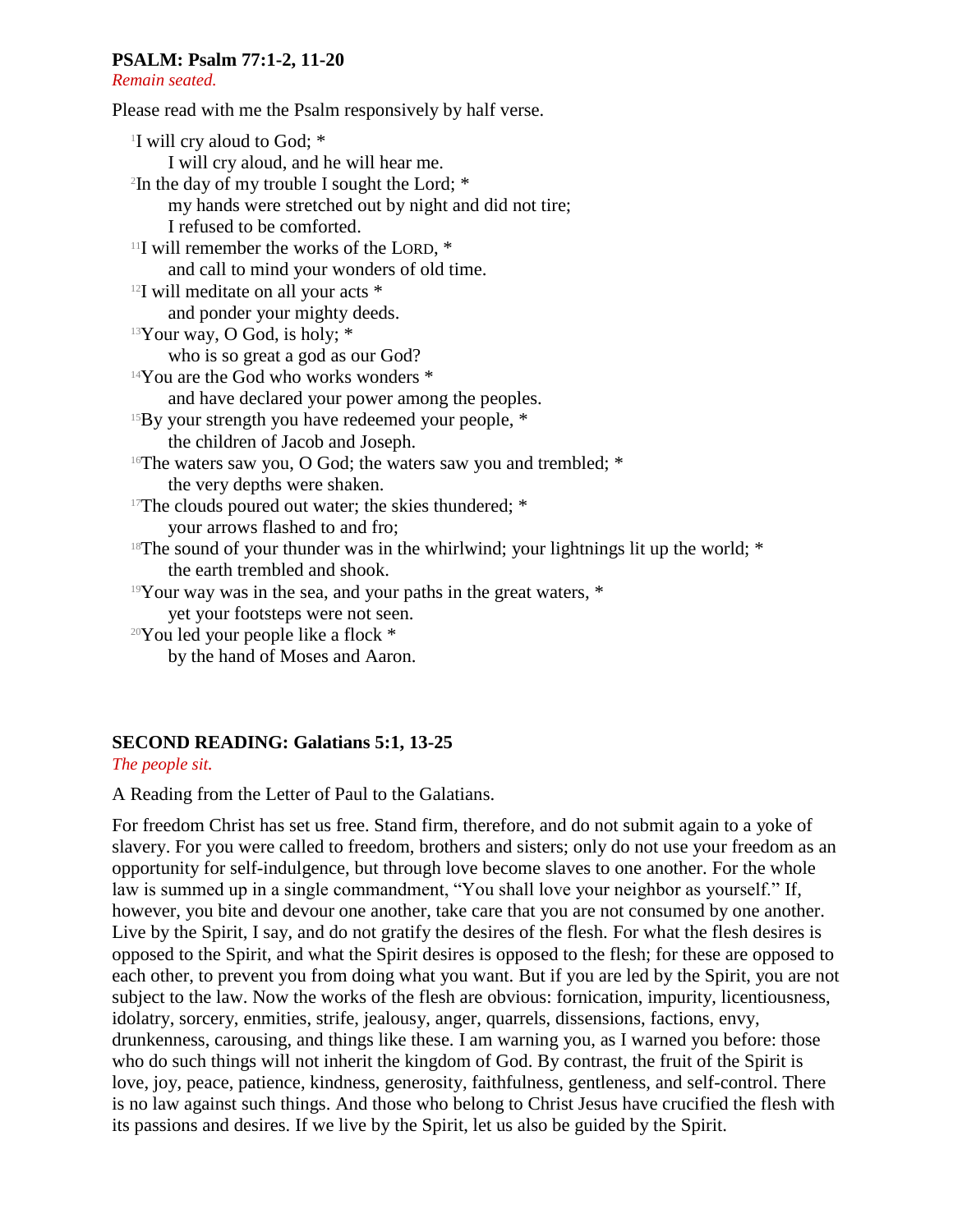*Reader* The Word of the Lord. *People* Thanks be to God. *Silence may follow.*



### **GOSPEL: Luke 9:51-62**

*All stand as able.*

*Priest* The Holy Gospel of our Lord Jesus Christ according to Luke. *People* Glory to you, Lord Christ.

When the days drew near for [Jesus] to be taken up, he set his face to go to Jerusalem. And he sent messengers ahead of him. On their way they entered a village of the Samaritans to make ready for him; but they did not receive him, because his face was set toward Jerusalem. When his disciples James and John saw it, they said, "Lord, do you want us to command fire to come down from heaven and consume them?" But he turned and rebuked them. Then they went on to another village. As they were going along the road, someone said to him, "I will follow you wherever you go." And Jesus said to him, "Foxes have holes, and birds of the air have nests; but the Son of Man has nowhere to lay his head." To another he said, "Follow me." But he said, "Lord, first let me go and bury my father." But Jesus said to him, "Let the dead bury their own dead; but as for you, go and proclaim the kingdom of God." Another said, "I will follow you, Lord; but let me first say farewell to those at my home." Jesus said to him, "No one who puts a hand to the plow and looks back is fit for the kingdom of God."

| Priest | The Gospel of the Lord.     |
|--------|-----------------------------|
| People | Praise to you, Lord Christ. |

**THE SERMON** The Reverend Will Lowry

*Brief moment of silence to follow.*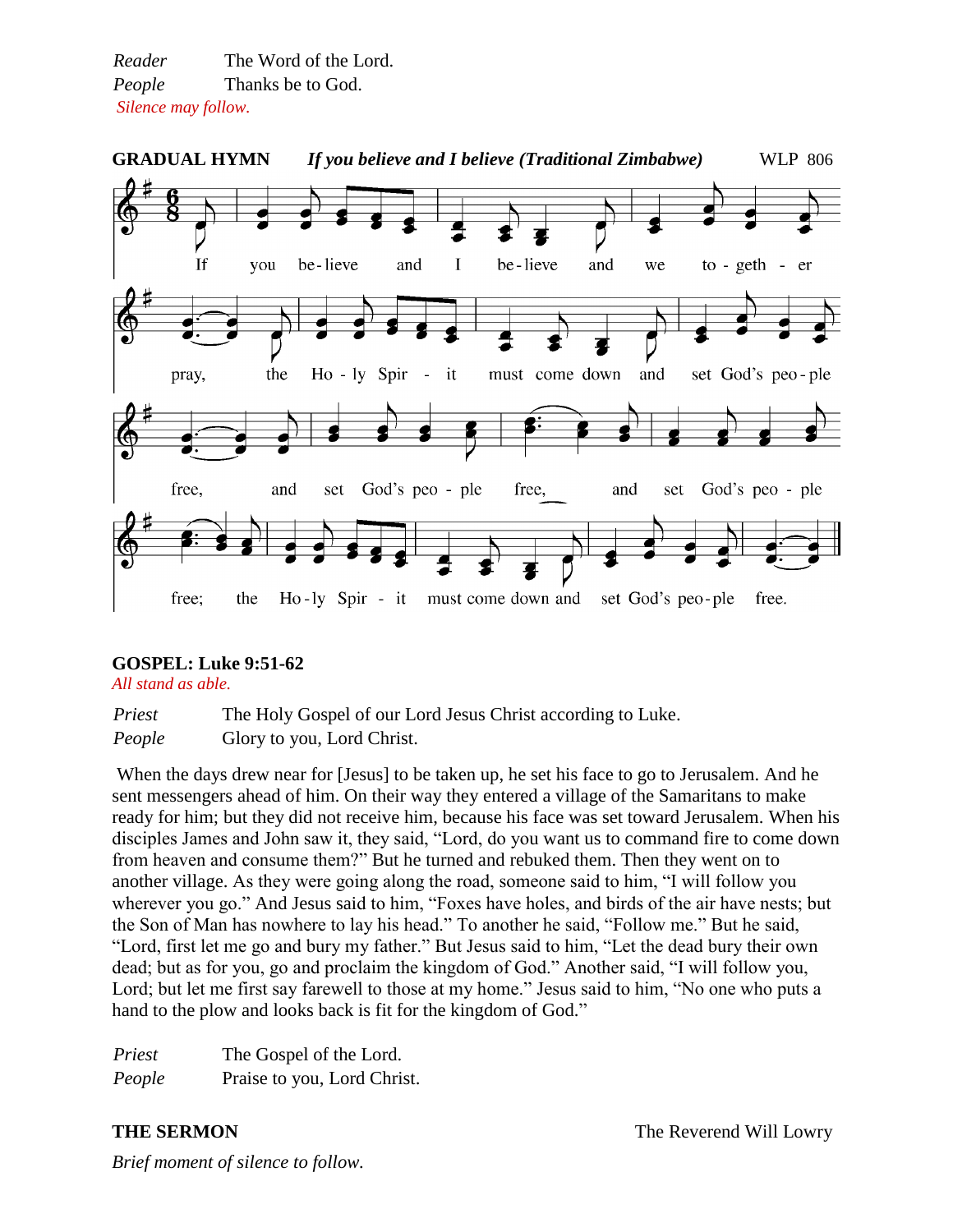### **THE CREED** BCP p. 358

#### *All stand as able.*

We believe in one God, the Father, the Almighty, maker of heaven and earth, of all that is, seen and unseen. We believe in one Lord, Jesus Christ, the only Son of God, eternally begotten of the Father, God from God, Light from Light, true God from true God, begotten, not made, of one Being with the Father. Through him all things were made. For us and for our salvation he came down from heaven: by the power of the Holy Spirit he became incarnate from the Virgin Mary, and was made man. For our sake he was crucified under Pontius Pilate; he suffered death and was buried. On the third day he rose again in accordance with the Scriptures; he ascended into heaven and is seated at the right hand of the Father. He will come again in glory to judge the living and the dead, and his kingdom will have no end. We believe in the Holy Spirit, the Lord, the giver of life, who proceeds from the Father and the Son. With the Father and the Son he is worshiped and glorified. He has spoken through the Prophets. We believe in one holy catholic and apostolic Church. We acknowledge one baptism for the forgiveness of sins. We look for the resurrection of the dead, and the life of the world to come. Amen.

### **THE PRAYERS OF THE PEOPLE**

### *All remain standing as able.*

*Celebrant: As the Body of Christ, the Church follows in the Way of Jesus, proclaiming the Kingdom of God, reconciling the outcast, and loving our neighbors as ourselves: Praying in the Spirit we offer our intercessions to God, saying: You are the One who works wonders; you have declared your power among the peoples.*

Litanist: Gracious One, for freedom Christ has set us free, that through love the members of the Church may become slaves to one another: Inspire us to live and be guided by the Spirit. We pray especially for Justin, Archbishop of Canterbury; Michael, our Presiding Bishop; Russell, our Bishop; Will, our Rector; and all other clergy and ministers of your church. You are the One who works wonders;

**you have declared your power among the peoples.**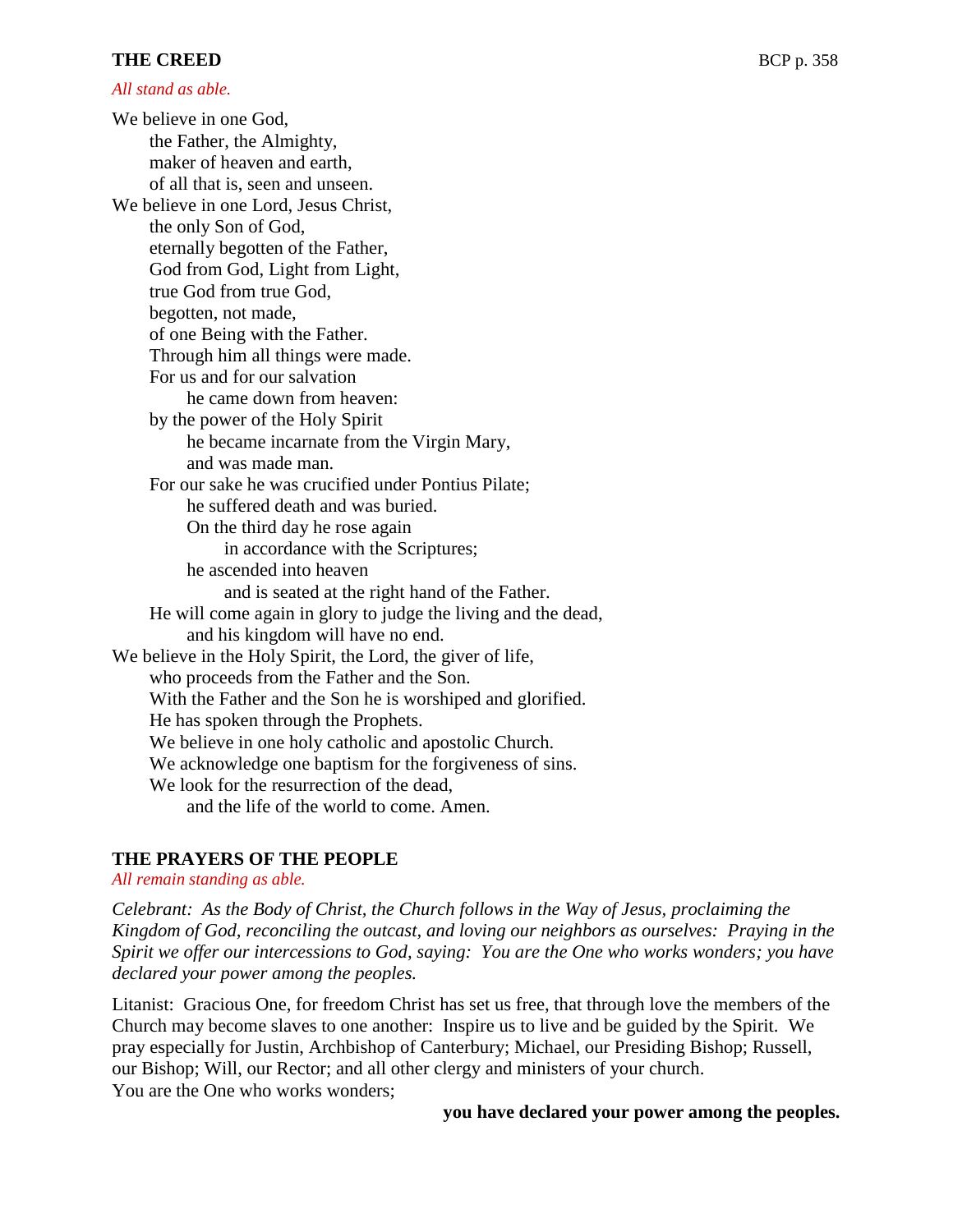Eternal One, anoint able rulers and prophets to heal ancient prejudices and to foster hospitality among people, that all humanity may be led into the ways of justice and peace. We pray especially for Joe, our President; Kay, our Governor; Robert, our Mayor and Tony, Mayor of Orange Beach

You are the One who works wonders;

### **you have declared your power among the peoples.**

Loving One, expand your gift of freedom throughout the world and inspire all people everywhere to accept your call to love our neighbor as ourselves. We pray especially for our brothers and sisters in Ukraine and Russia and all victims of gun violence. You are the One who works wonders;

### **you have declared your power among the peoples.**

Compassionate One, let this community be filled with love, joy, peace, patience, kindness, generosity, faithfulness, gentleness, and self-control, that we may be a blessing among all with whom we live. We pray for all First Responders, Law Enforcement and Members of the Armed Forces, both at home and abroad, especially our parishioners Chris and Tyler. You are the One who works wonders;

### **you have declared your power among the peoples.**

We cry aloud to the One who will hear us, praying especially for our parishioners Cal, Mike, Norma, Rick, Ellie, Betty, Ann, Al, Fred, Peter, Norma, Kimberly, Wiley, Karan, Ron, Cyndi, Jan, Margaret, Lee, Edna & family and all on our prayer list.

We remember the works of God and ponder your mighty deeds: Receive our prayers of grateful thanksgiving.

By your strength you have redeemed your people, O God: Take into Christ's resurrection life those who have died.

You are the One who works wonders;

### **you have declared your power among the peoples.**

*Celebrant: Gracious and Loving One, grant us grace to heed the call to true freedom, living in your Spirit and sharing Christ's reconciling work of healing and peace among people of diverse faiths and cultures. May the fruit of the Spirit be manifest throughout the world and neighborly love flourish universally, in the Name of all that is Holy.* **Amen.**

### **CONFESSION OF SIN** BCP p. 359

*The Celebrant says*  Let us confess our sins against God and our neighbor. *Silence may be kept.*

### *Minister and People*

Most merciful God, we confess that we have sinned against you in thought, word, and deed, by what we have done, and by what we have left undone. We have not loved you with our whole heart; we have not loved our neighbors as ourselves. We are truly sorry and we humbly repent. For the sake of your Son Jesus Christ, have mercy on us and forgive us; that we may delight in your will,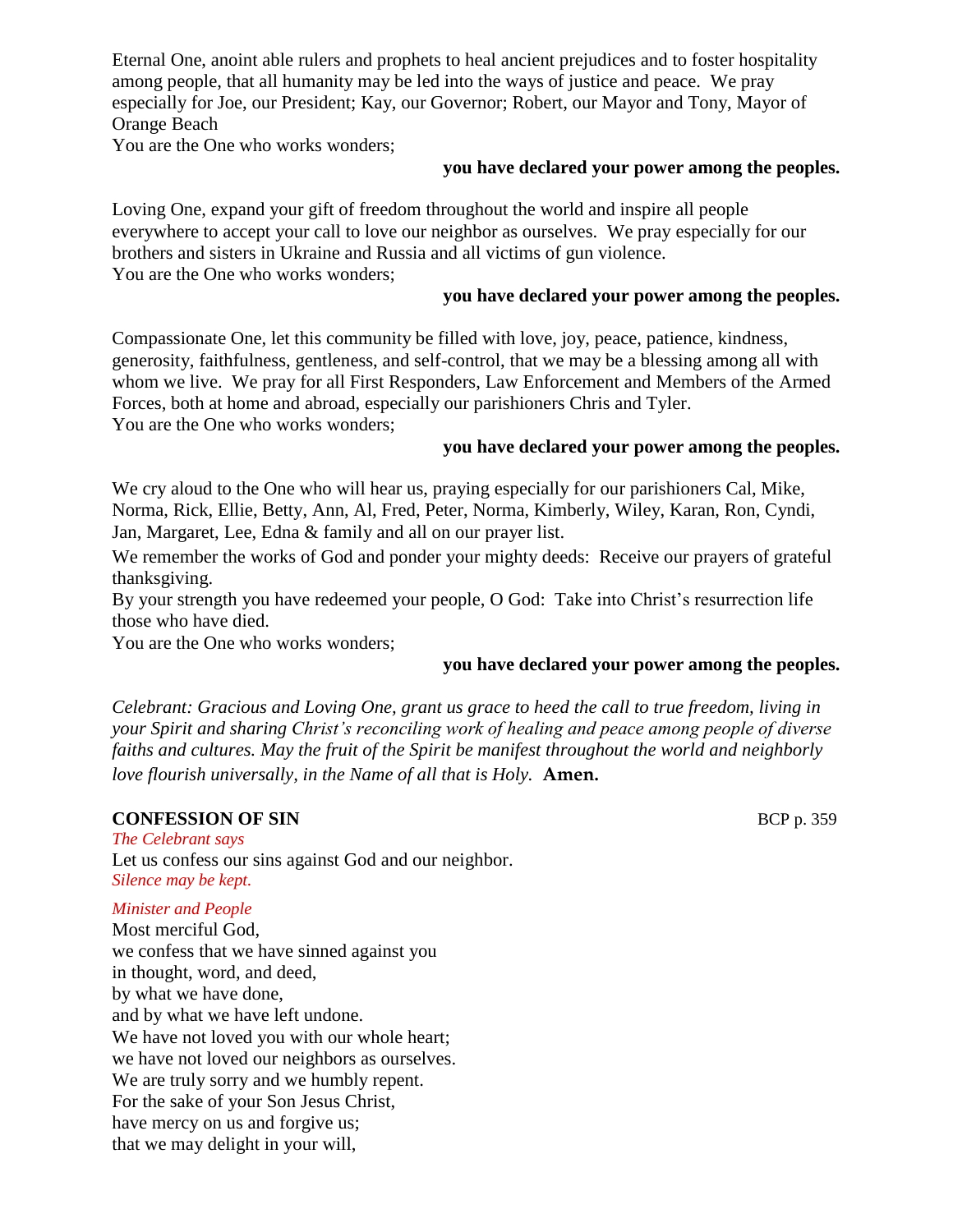and walk in your ways, to the glory of your Name. Amen.

*The Priest stands and says* 

Almighty God have mercy on you, forgive you all your sins through our Lord Jesus Christ, strengthen you in all goodness, and by the power of the Holy Spirit keep you in eternal life. *Amen*.

### **THE PEACE** BCP p. 360

*All stand as able.*

*Celebrant* The peace of the Lord be always with you. *People* And also with you. *Then the Ministers and the People may greet one another in the name of the Lord.*

### **ANNOUNCEMENTS**

## The Holy Communion

### **OFFERTORY** BCP p. 376

*The Celebrant says* 

Walk in love, as Christ loved us and gave himself for us, an offering and sacrifice to God. *Ephesians 5:2*

### **OFFERTORY ANTHEM** *I will arise and go to Jesus*Austin Lovelace



### **The Great Thanksgiving**

### **Eucharistic Prayer A** BCP p. 355

*The People remain standing as able.*

| Celebrant | The Lord be with you. |
|-----------|-----------------------|
| People    | And also with you.    |
| Celebrant | Lift up your hearts.  |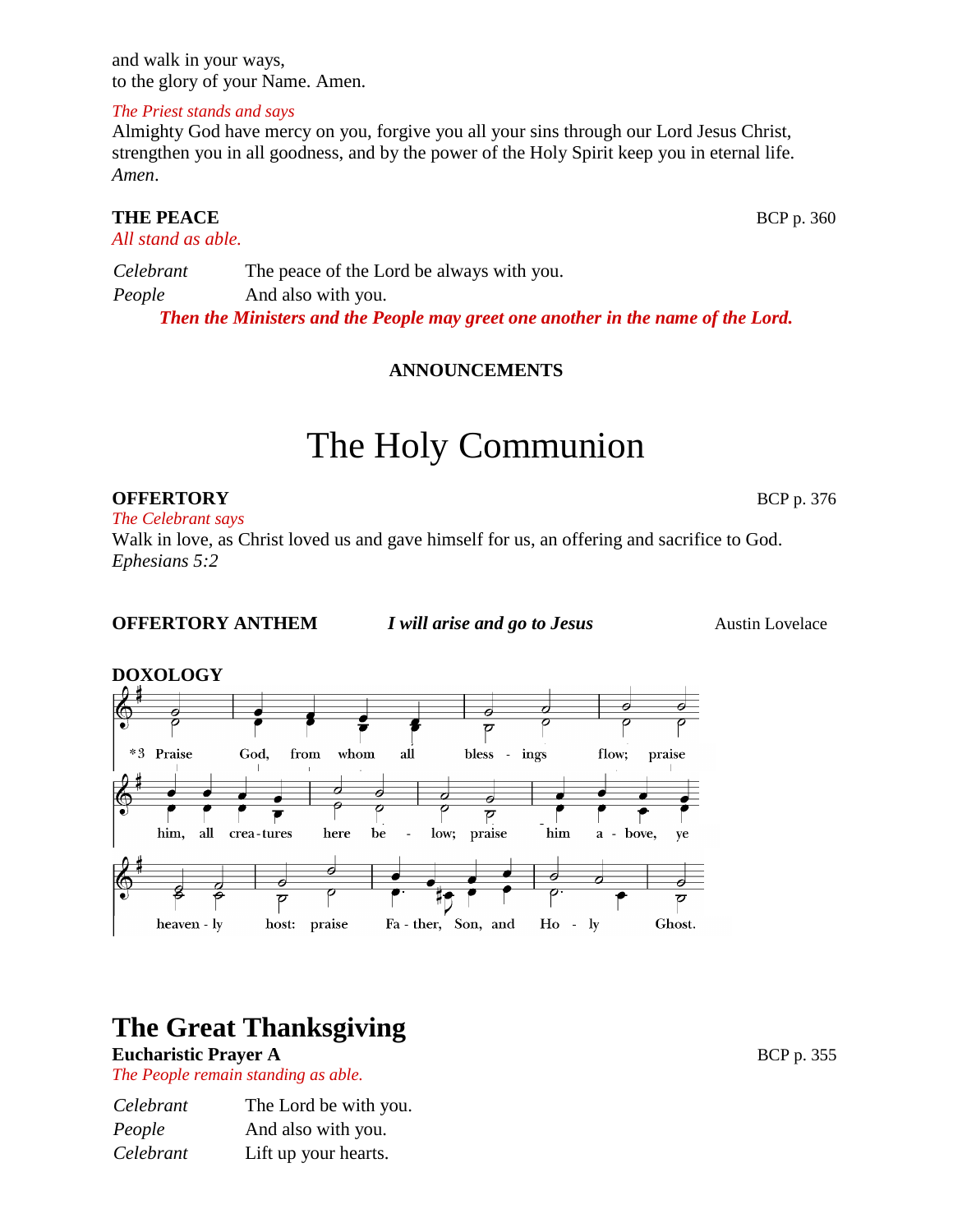| People    | We lift them to the Lord.                  |
|-----------|--------------------------------------------|
| Celebrant | Let us give thanks to the Lord our God.    |
| People    | It is right to give him thanks and praise. |

### *Facing the Holy Table, the Celebrant proceeds*

It is right, and a good and joyful thing, always and everywhere to give thanks to you, Father Almighty, Creator of heaven and earth.

Through Jesus Christ our Lord; who on the first day of the week overcame death and the grave, and by his glorious resurrection opened to us the way of everlasting life.

Therefore we praise you, joining our voices with Angels and Archangels and with all the company of heaven, who for ever sing this hymn to proclaim the glory of your Name:



### *The people stand or kneel as able.*

### *The Celebrant continues*

Holy and gracious Father: In your infinite love you made us for yourself; and, when we had fallen into sin and become subject to evil and death, you, in your mercy, sent Jesus Christ, your only and eternal Son, to share our human nature, to live and die as one of us, to reconcile us to you, the God and Father of all.

He stretched out his arms upon the cross, and offered himself in obedience to your will, a perfect sacrifice for the whole world.

On the night he was handed over to suffering and death, our Lord Jesus Christ took bread; and when he had given thanks to you, he broke it, and gave it to his disciples, and said, "Take, eat: This is my Body, which is given for you. Do this for the remembrance of me."

After supper he took the cup of wine; and when he had given thanks, he gave it to them, and said, "Drink this, all of you: This is my Blood of the new Covenant, which is shed for you and for many for the forgiveness of sins. Whenever you drink it, do this for the remembrance of me."

Therefore we proclaim the mystery of faith:

### *Celebrant and People* Christ has died.

Christ is risen. Christ will come again.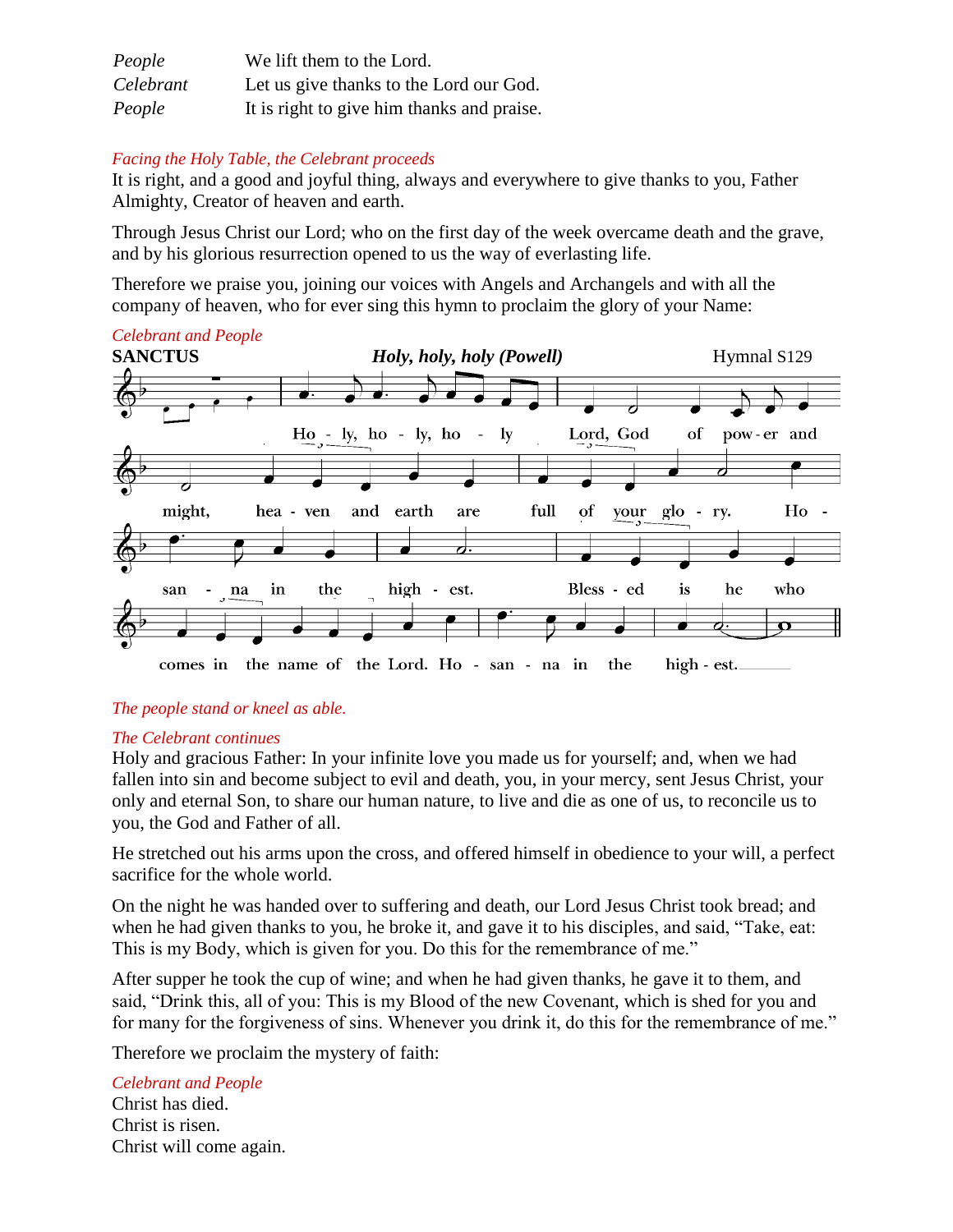### *The Celebrant continues*

We celebrate the memorial of our redemption, O Father, in this sacrifice of praise and thanksgiving. Recalling his death, resurrection, and ascension, we offer you these gifts.

Sanctify them by your Holy Spirit to be for your people the Body and Blood of your Son, the holy food and drink of new and unending life in him. Sanctify us also that we may faithfully receive this holy Sacrament, and serve you in unity, constancy, and peace; and at the last day bring us with all your saints into the joy of your eternal kingdom.

All this we ask through your Son Jesus Christ. By him, and with him, and in him, in the unity of the Holy Spirit all honor and glory is yours, Almighty Father, now and for ever. *AMEN*.

### **THE LORD'S PRAYER**

As our Savior Christ has taught us, we now pray,

### *People and Celebrant*

Our Father, who art in heaven, hallowed be thy Name, thy kingdom come, thy will be done, on earth as it is in heaven. Give us this day our daily bread. And forgive us our trespasses, as we forgive those who trespass against us. And lead us not into temptation, but deliver us from evil. For thine is the kingdom, and the power, and the glory, forever and ever. Amen.

# **The Breaking of the Bread FRACTION ANTHEM**



### **INVITATION**

### *The Celebrant says*

This is the table, not of the Church but of Jesus Christ. It is made ready for those who love God and who want to love God more. So come, you who have much faith and you who have little, You who have been here often and you who have not been for a long time or ever before, You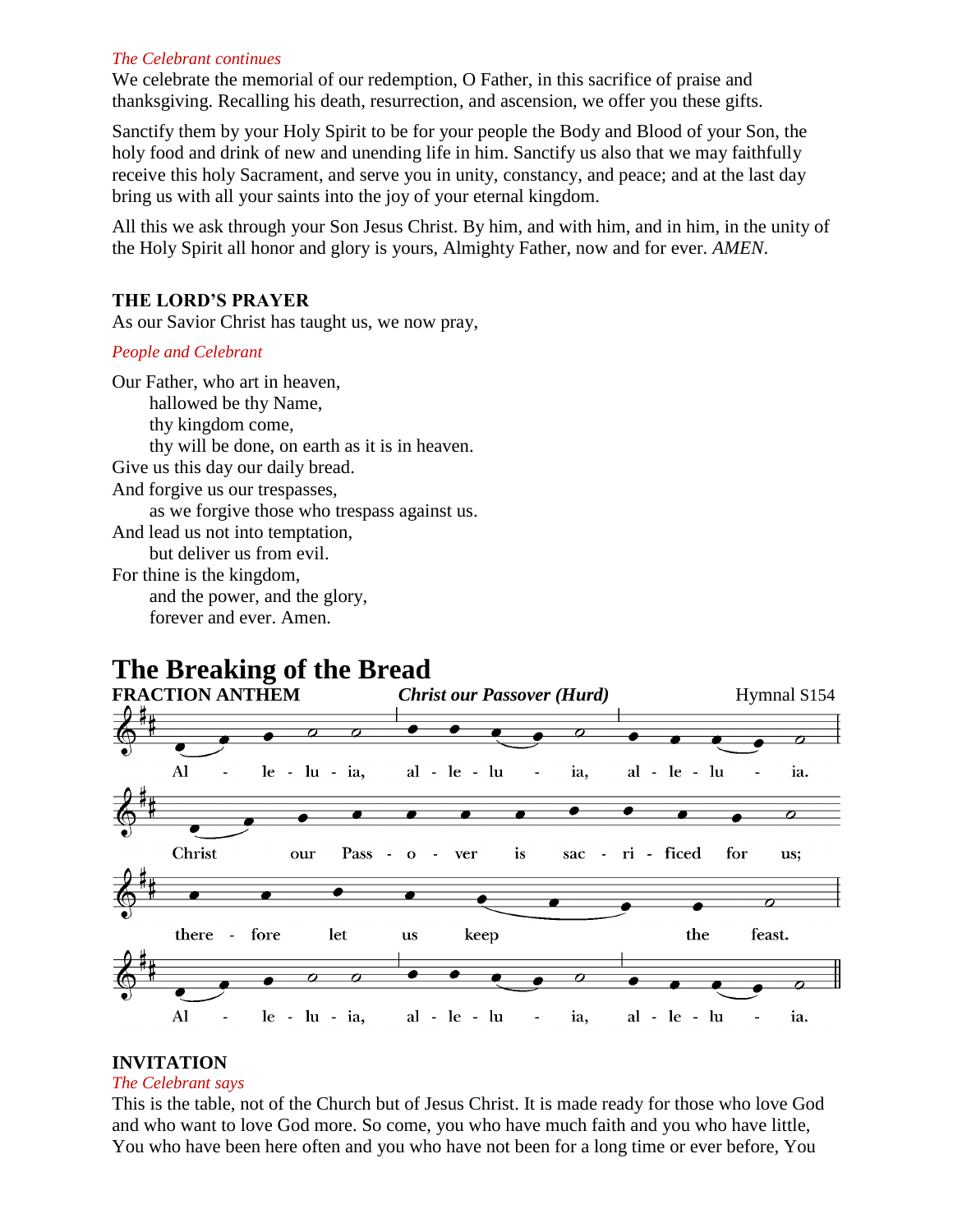who have tried to follow and you who have failed. Come, not because the Church invites you; It is Christ who invites you to be known and fed here.

### **DISTRIBUTION**

### *The ministers receive the Sacrament in both kinds, and then immediately deliver it to the people. Wine may be received by drinking from the chalice or by intinction.*

*The Bread and the Cup are given to the communicants with these words*

The Body of Christ, the bread of heaven. [*Amen*.] The Blood of Christ, the cup of salvation. [*Amen*.]



### **POST-COMMUNION PRAYER** BCP p. 365

*After Communion, the Celebrant says*  Let us pray.

*Celebrant and People*  Eternal God, heavenly Father, you have graciously accepted us as living members

of your Son our Savior Jesus Christ, and you have fed us with spiritual food in the Sacrament of his Body and Blood. Send us now into the world in peace,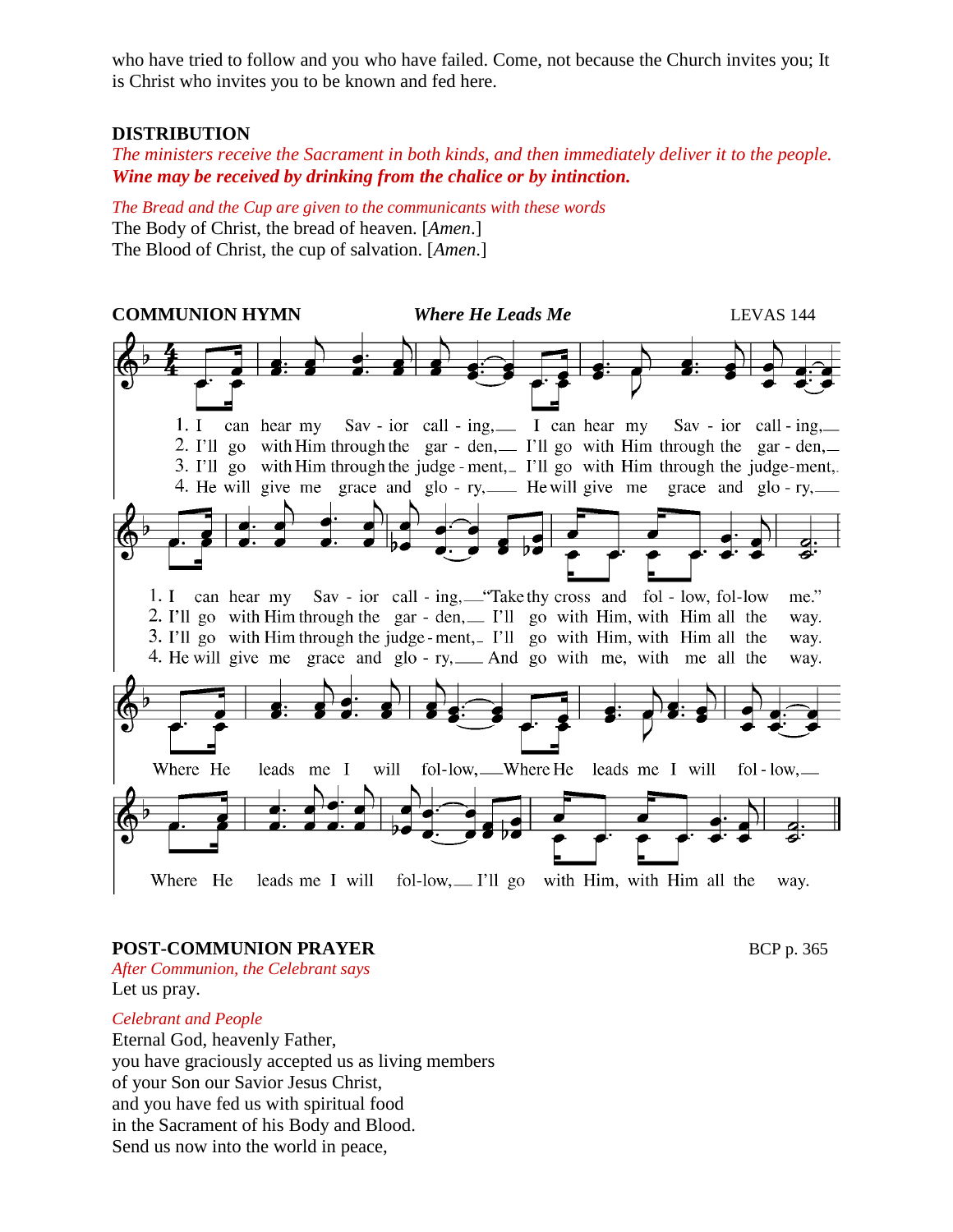and grant us strength and courage to love and serve you with gladness and singleness of heart; through Christ our Lord. Amen.

### **BLESSING**

### *The Priest blesses the people, saying*

As you leave this place, go forth in peace. Be assured that the past is forgiven and know that the future is in God's hands. Return no evil for evil, remember the poor, pray for the sick, and make no peace with injustice in this world. May the blessing of God Almighty, the Father, the Son, and the Holy Spirit, be upon you and remain with you always. *Amen*



### **DISMISSAL**

Go in peace to love and serve the Lord. Alleluia, alleluia. *People* Thanks be to God. Alleluia, alleluia.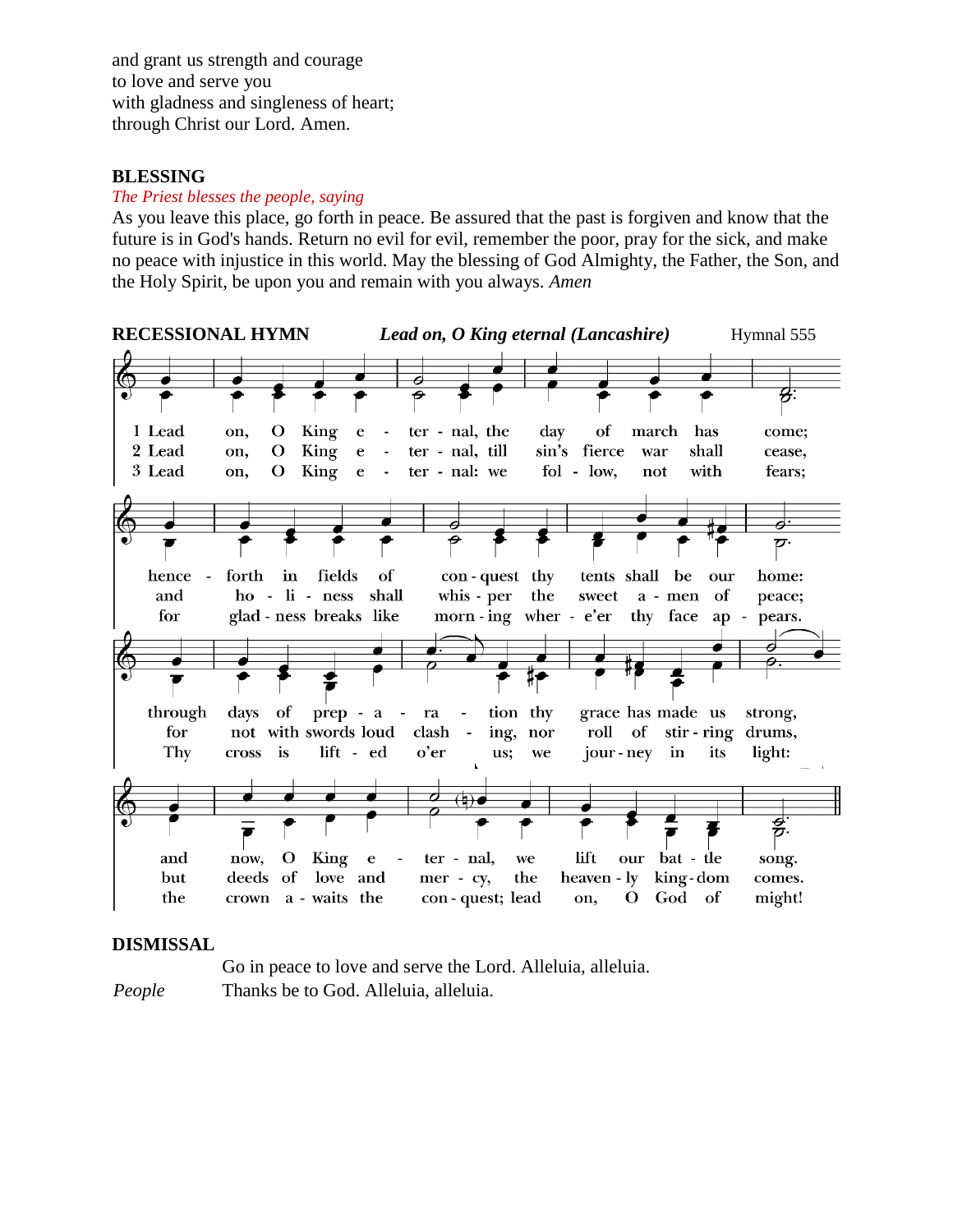### **WELCOME TO HOLY SPIRIT EPISCOPAL CHURCH**

**All who seek to know God in a deeper and more meaningful way are welcome to receive Communion.** If you do not wish to receive the Sacraments, just cross your arms and a blessing will be given instead. Gluten free communion wafers are available. Please ask the priest as communion is distributed.

**Those for whom we pray: Cal Hanson, Mike & Norma Minchew, Rick & Ellie Brandon,** Katherine Stribling (Jan Waggoner), Roy Hermecz (Lillian Bemis), **Betty Huechtker,** Marilyn Lewis (Lillian Bemis), Carrietta Nelson (Lillian Bemis), **Ann Gurney, Al Vondrasek, Fred Waggoner**, **Peter Sanchez**, **Norma Black-Glossop**, Kathi Dolder (Sue Wiggins), Cindy Howell (Joy Howell), Judi Kuntz (Ann Lofaro), Sam Gilfillan (Christine Ashley), Martha Cole (Courtney Gibb Dardis), Bailey Powers (Cyndi & Jim Hill), **Kimberly Worthy,** Pat Pickett (Rose Johnson), Kevin Hermecz (Lillian Bemis), Matt Lawley (Karen Anderson), Logan Davis (Cyndi & Jim Hill), Deloma Bigham (Rhonda Barber), Junior Holeman (Rhonda Barber), **Wiley Ashley,** Kitty Speed (Bobby & Marilyn Quinn), Bernice Waddell (Bobby & Marilyn Quinn), Bev Williams, **Karan Stomps,** Chris Hermecz (Lillian Bemis), Barbara Monaghan (Rick & Ellie Brandon), **Ron Lofaro,** Curt Douglas (Courtney Gibb Dardis), **Cyndi Hill, Jan Waggoner,**  Chip Gurney (Karen Anderson), **Margaret Pickering, Edna Pierce & family,** Helen Bender (Donna Workman Meehan), **Lee Reid**

*Prayer List Guidelines: If you would like to add someone to the Prayer List, please contact the office. Parishioners' names will be said in the Prayers of the People. All others will be added to the Prayer List in the bulletin. Names will be removed from the bulletin list after one month unless we are notified otherwise.*

**For all First Responders, Law Enforcement and Members of the Armed Forces:** Phil Gurney (USN), Blake Buskens (USA), Dillon Johnson (USA), Charlie Conner (USA), **Chris Miller (GSPD),** Joseph Callaway (USN), Savannah Kichler (USAF), Jacob Wetzler (USN), Luc Lau (USM), Jack Taylor (USN), Snap Nelson (USMCR), David Nelson (USMCR), Callaway Williamson (USN), Zachary Russell (USAF), Cailan Ross Ashley (USCG), **Tyler Arthur (ARNG)**

**In Thanksgiving for Birthdays in June:** Dec McClelland (1<sup>st</sup>), Mark Middleton (2<sup>nd</sup>), Ellie Pierce (3<sup>rd</sup>), Alysha Miller (4<sup>th</sup>), Paula Massey (4<sup>th</sup>), Richard Pardue (10<sup>th</sup>), Ruth Vaughan (10<sup>th</sup>), Sally Clark (12<sup>th</sup>), Elton Howell (13<sup>th</sup>), Joe Hooten (22<sup>nd</sup>), Jan Larson (26<sup>th</sup>), Dick Reid (26<sup>th</sup>), Ellen Faulkner (27<sup>th</sup>), Pamela Webster  $(29<sup>th</sup>)$ 

In Thanksgiving for Anniversaries in June: Linda & Steve Martin  $(5<sup>th</sup>)$ , Millie & Bill Ericson (12<sup>th</sup>), Bev & Dave Liebenow (12<sup>th</sup>), Jane & Al Vondrasek (13<sup>th</sup>), Kathy & Robert Bowers (14<sup>th</sup>), Jan & Fred Waggoner (14<sup>th</sup>), Ashby & Ci Jones (18<sup>th</sup>), Pam & Tony Rivera  $(22<sup>nd</sup>)$ 

### **Servers**

**Acolyte/Chalice Bearer-** David Adams **Lectors-** Millie Ericson & Sallyann Jesse Ganpot **Ushers-** Bob Swartz **Flower Guild-** Rhonda Barber **Altar Guild-** Sara Walker **Beadle**- Linda Martin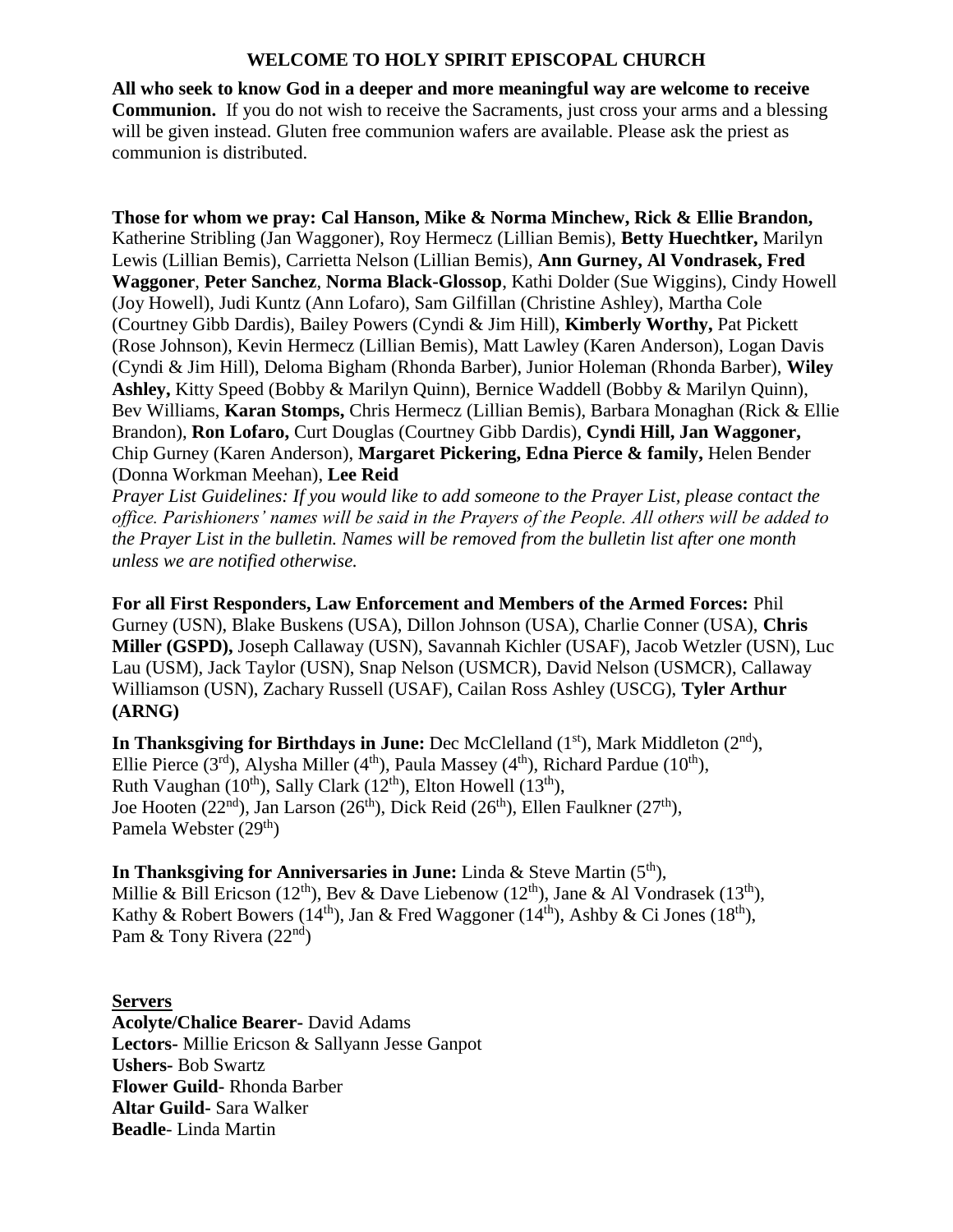### **Vestry**

Linda Martin ('23), Sr. Warden Bob Swartz ('22), Jr. Warden John Pierce ('23), Clerk, Chancellor David Adams ('22) Rhonda Barber ('22) Linda Ryall ('23) Ron Meehan ('24) Gene Poole ('24) Dick Reid ('24)

### **Staff**

The Rev. Will Lowry, Rector-hsecrector@gmail.com Dr. Julian Jesubatham, Music Director Morgen Szapiel, Parish Administrator-holyspiritep@gmail.com Ivee Lowry, Day School Director and Children & Families' Coordinator-hseds616@gmail.com Pam Huerd, Thrift Shop Manager

### **Contact Us**

www.facebook.com/holyspiritepgulfshores/ Website: www.holyspiritep.com Located at 616 W Ft. Morgan Rd. Gulf Shores, AL 36542 Mailing Address: PO Box 2346 Gulf Shores, AL 36547 Church Office: 251-968-5988 Day School: 251-968-5219 Thrift Shop: 251-968-2797